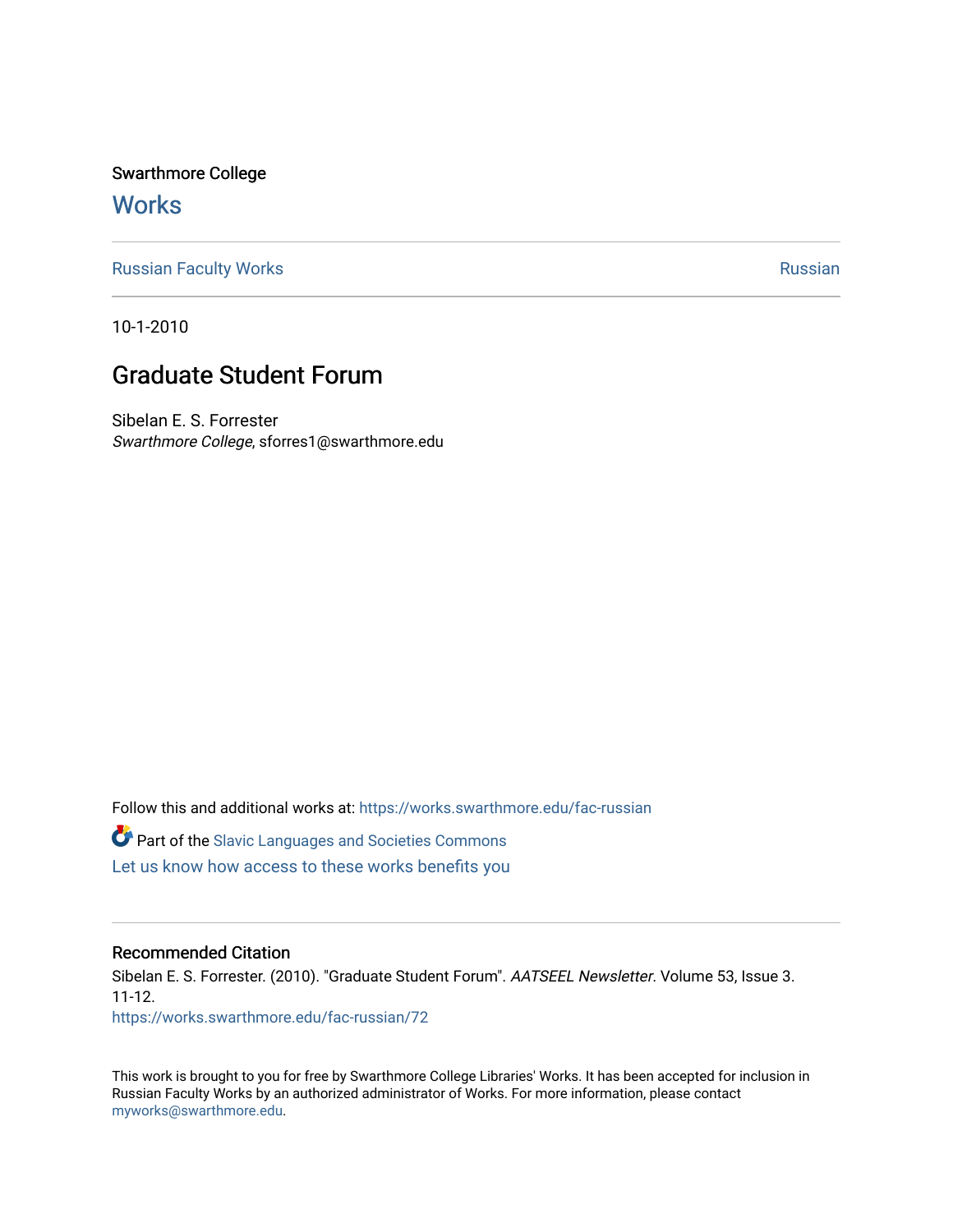# **Graduate Student Forum** *Editor: Ani Kokobobo*

*The AATSEEL and the editors of the AATSEEL Newsletter would like to thank our colleagues who serve as advisors to the Graduate Student Forum. They include Marina Balina (Illinois Wesleyan University); Margaret Beissinger (Princeton University); Thomas Beyer (Middlebury College); Robert Channon (Purdue University); Halina Filipowicz (University of Wisconsin at Madison); and Sibelan Forrester (Swarthmore College). Look for their responses to new questions in future issues of the AATSEEL Newsletter.* 

*The AATSEEL newsletter is pleased to announce a new editor for the graduate student column. The current editor, Nina Wieda, is stepping down this spring due to graduation.*

*The new editor starting with the October issue will be Ani Kokobobo. Please send your questions to Ani at ak2448@columbia.edu.*

"I am increasingly concerned about the problem of plagiarism. For example, a recent issue of **TDR** (The Drama Review) includes a discussion of the scandal surrounding the publication of Philip Auslander's book on performance theory. Auslander is a leading scholar with an impressive publication record, but his book on performance theory is mostly lifted, word for word, from an earlier book by two other authors.

Since the problem of plagiarism does not seem to go away, I am concerned about conference presentations. How should I respond when I am asked at conferences, either by another graduate student or by a faculty member, for copies of my paper? Should I share unpublished work? And if I do not feel comfortable sharing, how can I politely decline requests for copies of unpublished papers?"

#### \*\*\*\*\*\*\*\*\*\*

Plagiarism is a concern in many areas of academia, and stories about plagiarism in the field have *always* made the rounds. Your concern is valid, and you should be duly conscious of protecting your intellectual property. But don't allow that to deny you one of the great pleasures of our profession—sharing ideas and shaping the intellectual discourse of our field.

The best protection against plagiarism is to get your own work, in your own words, out into the field as much as you can. Present at more conferences delivering the same paper twice or thrice is fine, as long as you develop it each time, honing your arguments and incorporating the suggestions you receive. (A footnote in the eventual publication, thanking the people who made suggestions, tells the reader that you like to engage in discussion and welcome constructive criticism.) Regional conferences (the Western Association for Slavic Studies, AATSEEL of Wisconsin, the Southern Slavic Conference, etc.) are great for a trial run before you speak at a national conference. Conferences dedicated to particular topics, including some for graduate students only, let you inform people in a specialized area about your work, while interdisciplinary conferences give you a wider audience. Submit the paper to a journal—even if they don't accept it, you'll get useful suggestions from the readers (and the editor, at least, will know the ideas are *yours*). If you aren't confident about submitting to **SEEJ**, try one of the print or online publications that feature work by graduate students—a quick web search pulls up several options (**Studies in Slavic Cultures** at the University of Pittsburgh, for example). Send work in progress to a faculty member you trust for comments, so they'll know you've "claimed" the topic. (Trust is important here. Many plagiarism stories in academic lore feature faculty who poach from the graduate students they teach

# *Columbia University*

and supervise.) Make connections with grad students at other institutions who are interested in the same topics that grab your attention. Even unpublished work can be cited, which is good for you.

I once heard a grad school colleague present my ideas at a conference. In fairness, I don't think this person remembered hearing my paper *years* before, when we all reported on our projects at the end of a course; those ideas must have been sleeping in memory somewhere, and when some reading brought them up again later they felt original. In fact, it was my own fault. I don't "work on" the nineteenth century, so I never tried to get the piece into publishable shape, or even to present it outside the confines of the course I wrote it for.

All this does not mean you have to share work if you don't feel comfortable, or hand over ideas to a stranger. If someone asks but you're reluctant, I suggest a strategic gesture of gradstudently modesty: "Oh, this is nowhere near ready to share yet, but when I publish it I'll be happy to send you an offprint or a pdf. Do you have a card with your contact information?"

Remember, though, that sharing your work can ignite wonderful professional relationships. Someone who rereads your paper at leisure might be more likely to invite you to give a talk at his or her institution, contribute a chapter to an anthology, participate in an invitation-only conference, collaborate on a research project, attend a special summer seminar, co-author a book, or might just list you among the scholars working on the topic in the introduction to his or her own book. A copy of your impressive conference paper might help bump you up to the short list when you're applying for a job and only one of the hiring professors happened to hear you speak. The scholars I most admire are deeply interested in what the new generation of Slavists is doing, and

*Continued on page 12*